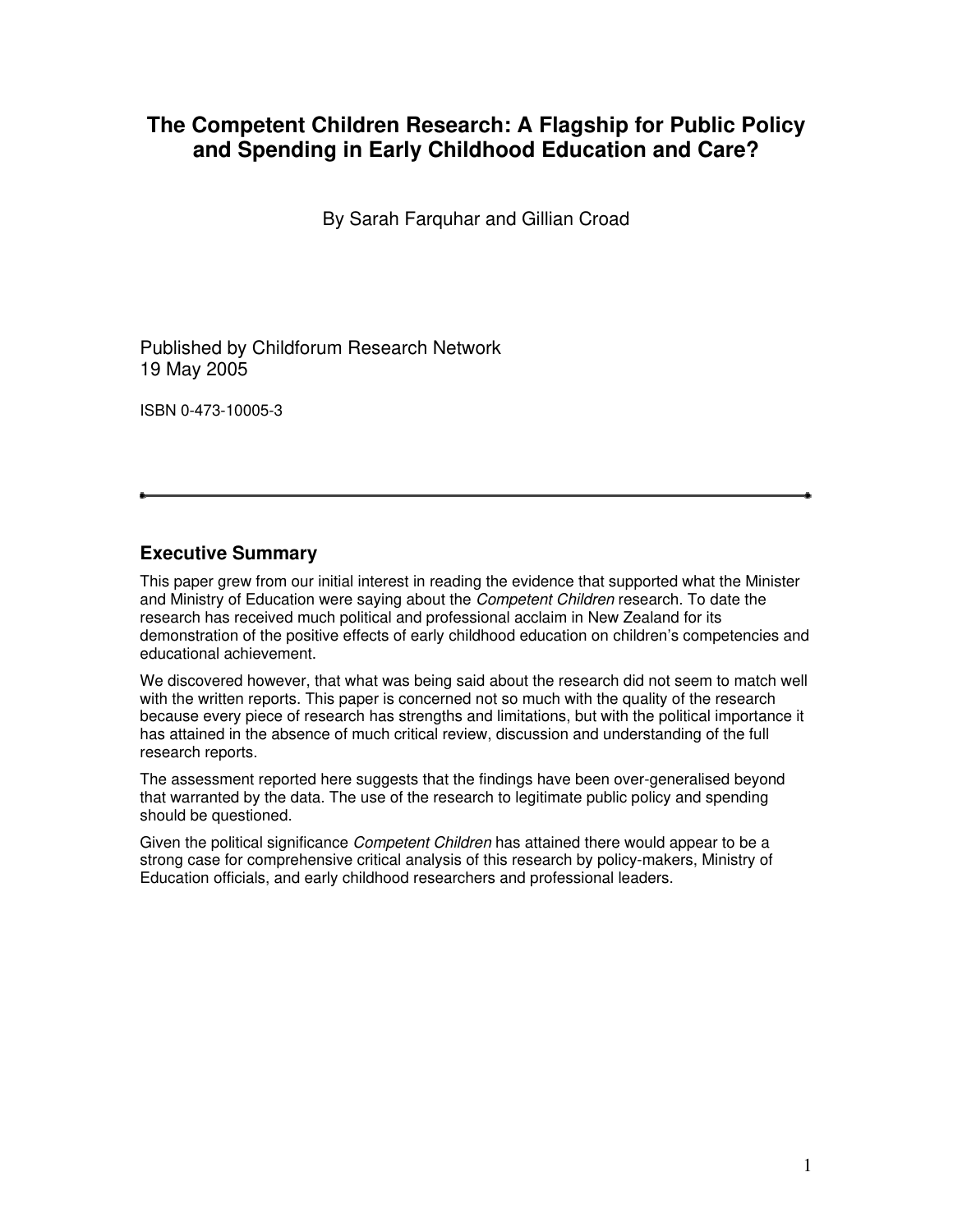## **Background to the Study**

The New Zealand Council for Educational Research "flagship research project Competent Children" is a longitudinal study of the "roles of home and education in the development of children's competencies and whether these roles change overtime as the children have other experiences" (NZCER, 2004, p. 1). The project commenced in 1992, the latest report published in 2004 is of the children at Age-12 and the project has funding to follow the children until Age-16.

The project is classified as early childhood research by the Ministry of Education as it "aimed to provide New Zealand policymakers and the early childhood education sector with a longitudinal study which could show the concurrent, short-term, and long-term impact of early childhood education experience"<sup>[1](#page-12-0)</sup>.

In recent years the Minister of Education has promoted the research as being of unquestionable and unrivalled value. He has described it as:

- "A flagship study of early childhood education in New Zealand" (9/8/04 media statement).
- "Nationally and internationally" recognised research (9/8/04 media statement).
- "The landmark Competent Children study" (26/10/01speech to the NZCER conference).

*Competent Children* has confirmed that current government policy and spending in early childhood education is "the way to go" according to the Minister of Education (26/10/01 media statement). As recently as April 2005 the Minister restated that the reason why "the government is determined" that all children should experience "intensive and regular quality early childhood education" is because research has shown this has "long-term educational benefits".

A Ministry of Education (2001) paper to the OECD states that "the Competent Children Study has been and is a significant resource … the study is the only one of its kind in the New Zealand context and has, over an extended period, influenced policy and practice" (pp. 10 -11).

A measure of the importance with which the Ministry of Education and successive governments have placed on this study is the funding. The NZCER have received approx 2.7 million dollars (excluding GST) in government funding from the Ministry of Education for the research, including \$28,000 from the Ministry of Social Development. In addition NZCER and Victoria University of Wellington have contributed to the funding of the project, although no amount has been stated (Meade & Cubey, 1995; Wylie 2001).

## **Research Conflicts with Government Message**

Government Budget 2004 announcements for spending on early childhood education were justified on the basis that:

Research tells us that intensive, regular and quality early childhood education is critical to ensuring children do well later in life.

A similarly worded statement has appeared in many of the Minister of Education's press releases announcing changes for early childhood education. For example on 1 April 2005 the Minister stated again that:

Research shows intensive and regular quality early childhood education has long term educational benefits, and the government is determined to ensure these benefits are available to young New Zealanders.

The *Competent Children* research findings are taken in policy to indicate that participation in early childhood education benefits all children if it is quality early childhood education, and that increasing the quantum number of hours children are in early childhood education is advantageous for them along with getting children into regular involvement in early childhood education from a younger age. In some policy advice documents *Competent Children* has been cited as providing justification for policy directions. For example the Strategic Plan Working Group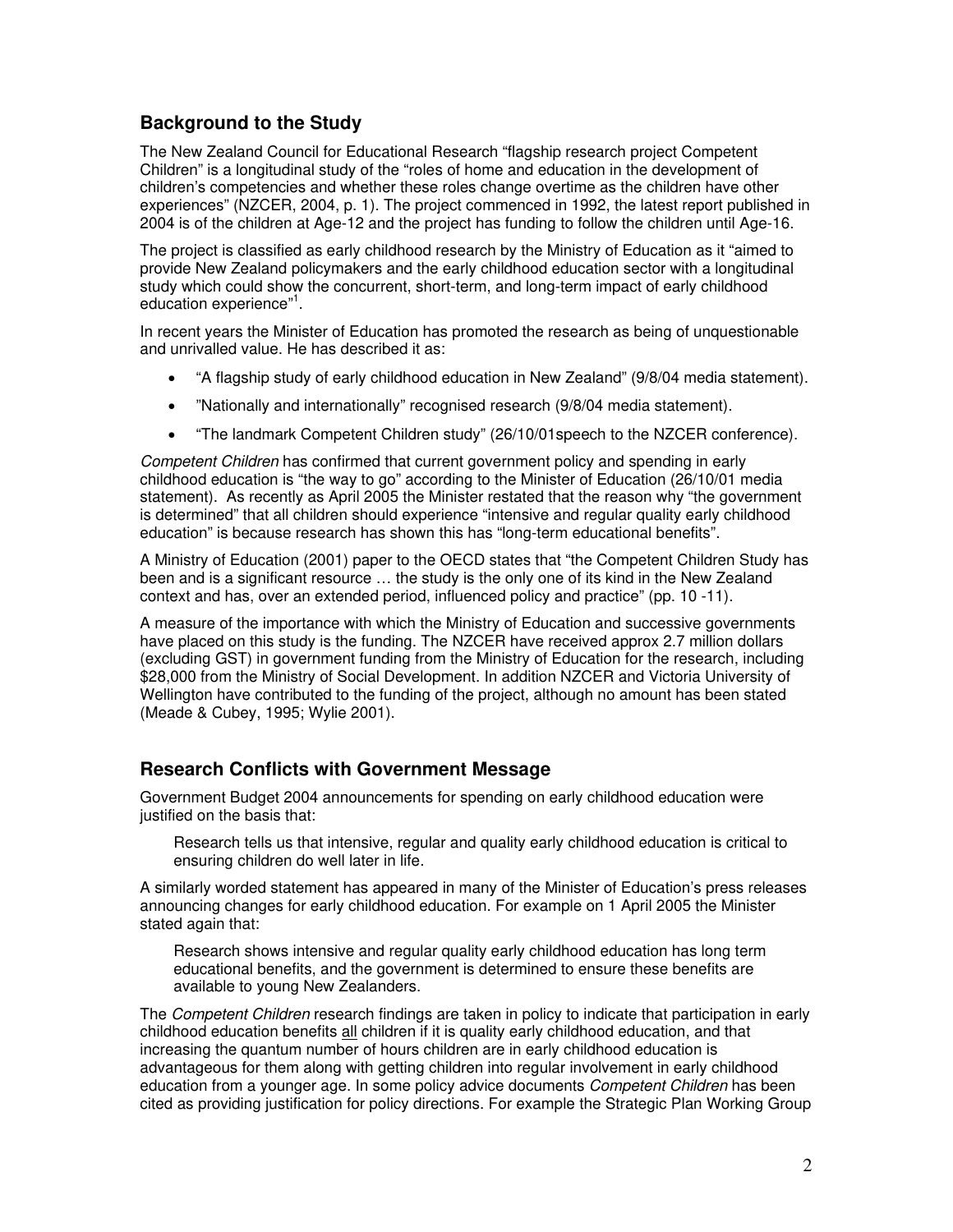report (Meade, 2001) to the Minster of Education named only the *Competent Children* research in its introduction as providing evidence of the importance of early childhood education for children's outcomes and the importance of government's role in ensuring quality.

A recent literature review for the Ministry of Women's Affairs (Brewerton, 2004) notes that "if there are any negative effects of maternal employment and/or early childhood education in the first year for New Zealand children, they are probably offset by later high quality early childhood education experiences" (p. 43). The findings of the *Competent Children* research should not be used to support early childhood education for all infants. And as noted in Brewerton (2004) the international research paints quite a different picture to the *Competent Children* research on the importance of participation in early childhood education for children's development, especially for infants and also for children who are not at risk of poor educational outcomes due to poverty.

Of the effects of early childhood education on children Smith et al (2000) in their Ministry of Education commissioned strategic literature review note the following:

The early childhood program experience appears to be a stronger force in lives of lowincome children than middle-class children.

Early childhood program attendance can narrow the gaps in achievement that separate children from different SES backgrounds, but not entirely remove the gaps.

The positive impact of high quality care is strongest for children who would otherwise experience an unstimulating and unresponsive environment at home. (p.4)

An ERIC Digest review of the literature (Paten & Ricks, 2000) notes that correlation studies of the extent to which high quality features 'predict' better outcomes have mostly been unable to find anything more than modest correlations between some quality factors and some child outcomes. Experimental studies which seek to identify features of quality that 'cause' better outcomes have generally failed to find anything other than modest causal relationships between quality and outcomes, with the exception of high-risk children living in poverty for whom being placed in highquality care has substantial and long-lasting positive effects. Findings from the NICHD (1988) research indicate that while the quality of early childhood services had a consistent positive correlation with children's cognitive and language development, the correlation was higher for a combination of family factors. A combination of family factors was also found to be more closely correlated with developmental outcomes like behaviour and self-control than was early childhood service quality.

## **Problem of the Competent Children Research Being Cited and Used in the Absence of Critical Review and Understanding**

The findings of the *Competent Children* research have been widely reported in the media, for example see a front page article in the New Zealand Herald by Stuart Dye (26/6/04). In the absence of much critical analysis of this research reporters have not had reason to question whether claims about the findings are being over-generalised.

The research has been referred to in the promotion of early childhood sector interests. For example the New Zealand Childcare Association states on its website that:

NZ research shows that quality early childhood education produces competent learners ages 6, 8 AND 10 … However, we can't assume that communities appreciate the importance of our children's earliest educational experiences. For this reason, each year we nominate the third week in November to promote ourselves – and your centre!<sup>[2](#page-12-1)</sup>

While citing the research may serve professional interests it is not clear if this also serves the best interests of children, families and communities, or indeed provides an accurate representation of the actual findings.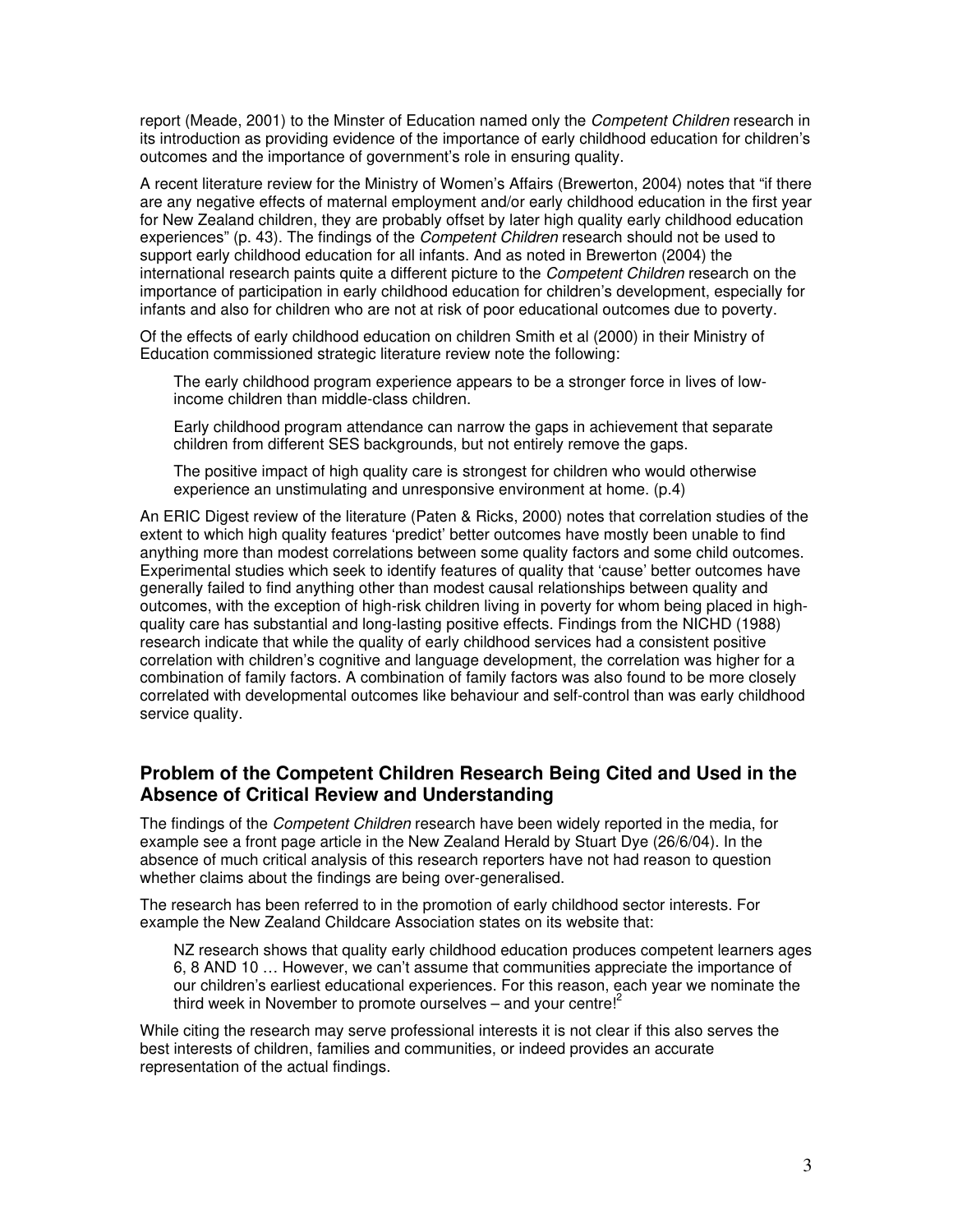The research has been cited within recommendations for practice, for example the Ministry of Education's new resource on assessment exemplars of best practices draws on the research's concept of competence. Yet the concept of competency introduced to the language of early childhood education in New Zealand by the research needs to be debated, along with whether the only or chief purpose of early childhood education is to prepare children for later educational achievement. Competence is argued by the researchers to not be the opposite of incompetence, notwithstanding this competence is still presented in the research as a taxonomy of skills needing judgements about what defines a skill and the extent to which a child is competent or incompetent (Wylie et al., 1996).

Given that the *Competent Children* research is already having implications for teaching practice and has been taken up by at least some sector groups, the need for critical and comprehensive analysis of the research seems urgent.

It should be noted that no single research study can provide the full answer on how early childhood education impacts on children, and especially on how it impacts differently for different children. How the home environment is put into the analysis can make a big difference to the findings, as does whether sufficient controls for non-random effects are included. This is because for a child participation in an early childhood service is but one of many experiences in the context of the child's life. It is also because parents' motivations, values and reasons for using an early childhood service differ. With any statistical study of the effects of early childhood education it is possible to come up with an answer that pleases by doing such things as: cutting the sample in particular ways, focussing on particular mechanisms for effects and not others, using certain measures and not others, and putting in the right controls and leaving out other controls that might show up negative effects.

# **Rationale for this Paper**

This paper grew from our initial interest in reading the evidence that supported what the Minister and Ministry of Education were saying about the *Competent Children* research. We were puzzled, upon starting to read the many reports and documents relating to the research, to find that many of the claims made about the research were not supported by the evidence and did not appear to have taken account of the various limitations of the research. And so we decided to draft this paper to share with other early childhood researchers our discovery that what was being said about the research does not seem to always match the written reports.

In academia there has been little published critique of the research, the main exception being a paper by Roy Nash (2001). Nash's main criticisms focused on technical matters such as the analytical techniques used, sample constraints, unsound findings with respect to 'school mix' and a need to improve analysis of progress at school. He also indicated a need for closer examination of theoretical issues such as the promotion of the discourse of competency. Massey University Professor in Early Years Education Joy Cullen has argued that members of the early childhood research community should be more critical consumers of research (Cullen, 2003). As an example to support this argument she referred to the *Competent Children* research which has received positive acclaim for its demonstration of the significance of quality early childhood education for subsequent achievement at school and noted that the full reports of the project contained qualifications to this conclusion.

To guide and frame our review of the *Competent Children* research we looked at early childhood education policy and media statements put out by the Minister of Education's office concerning or mentioning it. We found eight claims about the research that did not appear to be supported sufficiently by the research findings and/or because of limitations with an aspect of the research such as sampling or methodology. The claims are listed below along with notes to explain what our initial review of the research revealed.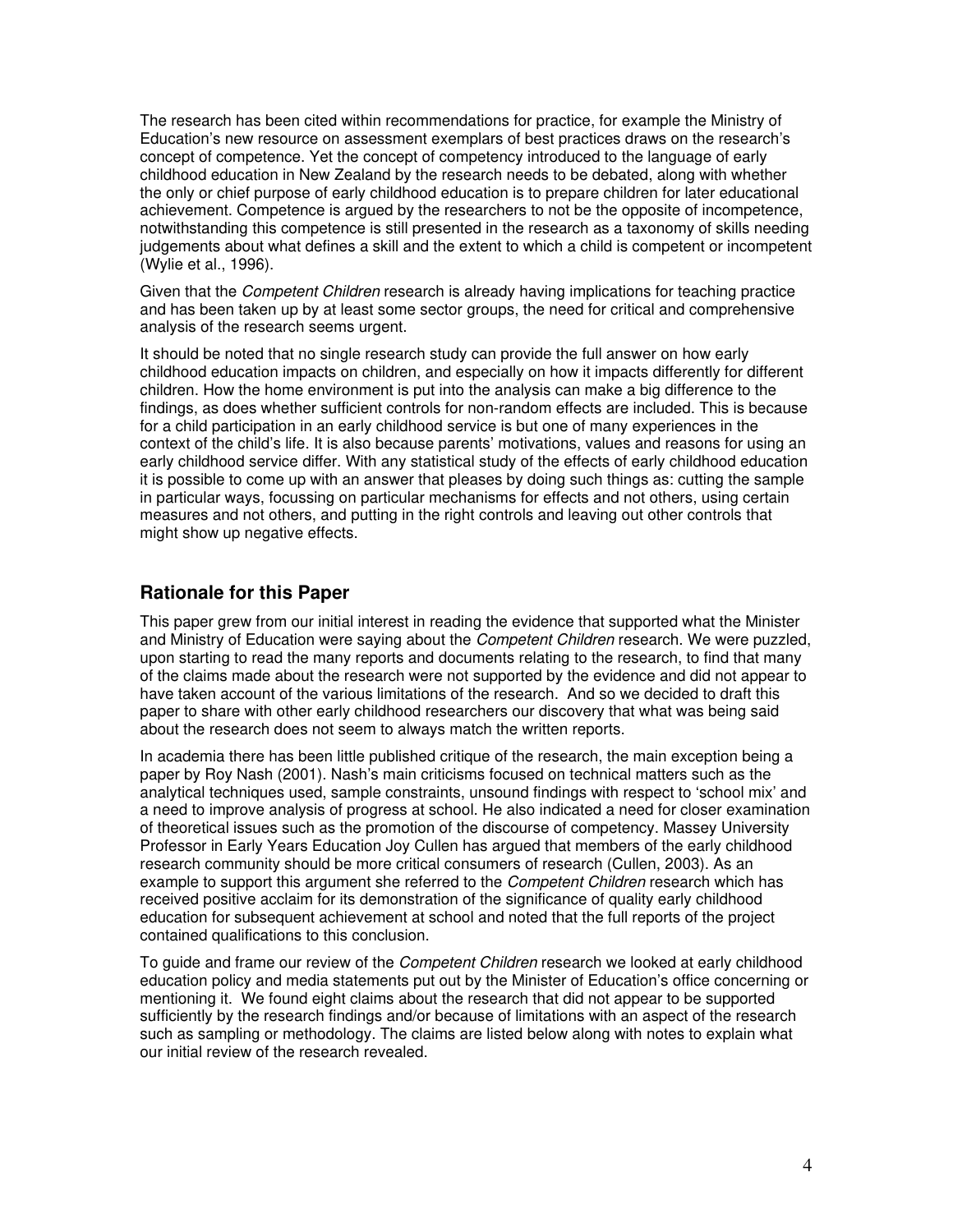1<sup>st</sup> Claim: It is a study of some 500 children (e.g. Minister of Education, 9/8/04 media statement)

- The study started with 307 nearly five-year-old children. Full data on children's competencies was obtained for only 306 children in early childhood education. At age-12, 268 of the original 307 children remained in the study. Therefore to describe *Competent Children* as a study of 500 children is misleading.
- When the children were Age-8 the researchers increased the sample size by including 242 more children (as the researchers wanted to allow for attrition and obtain a larger sample for analysis of some family characteristics). The additional children were drawn from a parallel NZCER telephone survey of 767 parents of children who were about to or who had recently started school. The survey study was originally intended only as a form of validation for the full study (Lythe, 1997).
- This claim masks a problem of bringing together two different sample groups with data obtained from different sources using different methodological approaches in a longitudinal study.
	- o Sampling techniques differed. The main study of 307 children used a sample stratified to get equal numbers of children in the sample early childhood services, whereas in the survey study population based sampling was used.
	- o What counted as children's current early childhood service may have differed. The main study sampled services when children were in the final few months before starting school. Whereas in the survey study some of the children were already at school when the survey was conducted.
	- $\circ$  Data collection techniques differed. In the main study field-workers rated the quality of early childhood services children attended, they assessed children's competencies and asked teachers for ratings of children's competencies, they also interviewed parents for information relating to home background and history of use of early childhood education and perceptions of quality. In the survey study parents only were interviewed by telephone and asked to rate children's competencies. Fieldworkers did not rate the quality of the services these children attended or had attended and early childhood service teachers were not asked to provide ratings of children's competencies.
	- $\circ$  Parents of the children in the survey were asked about the 'be-ing' competencies whereas the teachers only were asked for their ratings of children on these competencies in the main study.
- Researcher Cathy Wylie stated that "with hindsight, it would have been more useful to increase the number of children in the full study from the start" (Wylie, 2001, p.5).
	- $\circ$  307 (or 306) children could be considered a reasonable sample size, as long as the sample was representative (which it was not – see the points noted for Claim 2 below).
	- $\circ$  A larger sample size would improve reliability and give greater confidence in the project report findings and conclusions. The numbers were so small in some of the analyses that results were of questionable significance.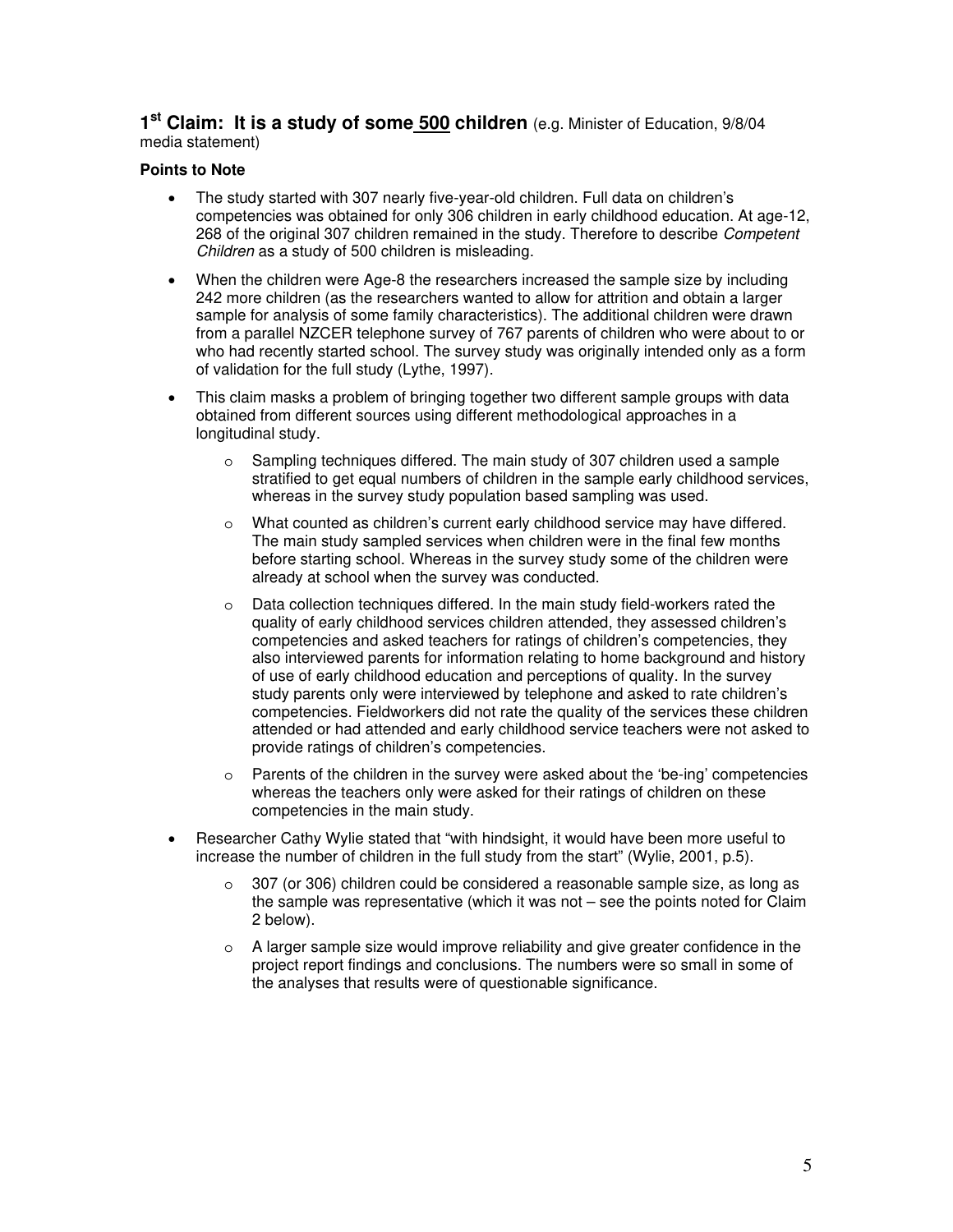## **2 nd Claim: The researchers drew on a random selection of centres in the Wellington region** (e.g. Minister of Education, 9/8/04 media statement)

#### **Points to Note**

- Concern for costs meant that the researchers excluded any services in the outer Wellington region. So most of the services in the sample were urban ones.
- The researchers were interested only in services that had at least 3 children over 4½ years of age and not in services with fewer children aged near five-years of age.
- The researchers did not select their sample from the full range of services in the Wellington region.
	- $\circ$  The services sampled included one home-based group which was family daycare operated by the Barnardos organisation and four types of centres. Sampling did not cover Nga Kohanga Reo.
	- o The Ministry of Education asked the researchers to include all licensed Pacific Island early childhood centres in the Wellington region (note that only 3 A'oga Amata were sampled in the end. A Cook Islands early childhood centre approached did not participate).
	- o The researchers experienced difficulty in getting family day-care children and decided to extend their sample to include all children aged between 4½ and 5 years in Barnardo's family day-care programmes.
- The participation rate was low. Of the 151 services approached from a list of services drawn up by the Ministry of Education's data management section as meeting criteria for selection, 76 or approximately half of these services participated.
- Sampling was not random and the sample can not be viewed as representative of Wellington services or of early childhood services in New Zealand.

# **3 rd Claim: The research is nationally and internationally recognised** (e.g.

Minister of Education, 9/8/04 media statement)

- The research appears to have been questioned very little, if at all, by New Zealand academics and researchers, practitioners, NZEI, and Ministry of Education officials. The lack of questioning may indicate support based on a critical appreciation and knowledge of the research or it may not. As there has been so little published critical comment on the research it can not be safely claimed that the quality of research is nationally recognised, just that it is nationally well-known because of its promotion by the Minister, the Ministry of Education and the NZCER.
- A look at international publications using the Google scholar search engine revealed the majority of publications mentioning the *Competent Children* research were from New Zealand (notably NZCER and Ministry of Education publications).
- In 2001 Massey University's Roy Nash wrote in a critique of the *Competent Children* research that "it would be particularly useful … for researchers engaged in the study of matters of public interest with public funds to take seriously the suggestion that their data should be made available for secondary analysis … one might hope that requests for reanalysis … would be considered favourably and even welcomed" (p. 119). Only from August 2004 has the NZCER permitted researchers to apply for access to the data. The process of application is outlined on the NZCER website but does not appear to have been advertised by the NZCER within the early childhood or wider research community.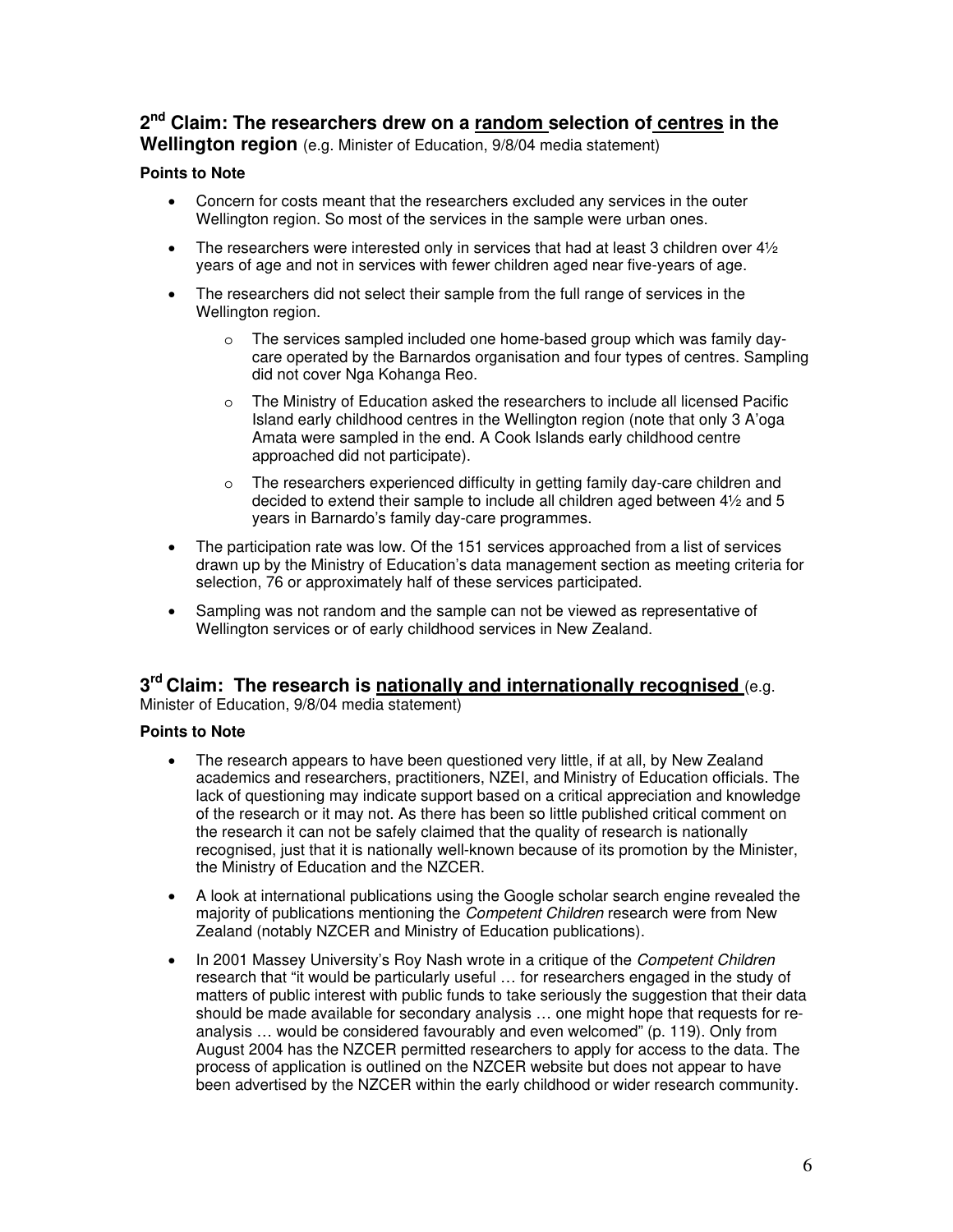• While research commissioned by the Ministry of Education is usually subject to independent review by experts in New Zealand or overseas<sup>[3](#page-12-2)</sup> no statement can be found concerning whether external independent reviews of the *Competent Children* research reports were commissioned by the Ministry.

# **4 th Claim: It provides proof of the educational benefits of early childhood**

**education** (e.g. Minister of Education, quoted in the NZ Herald 26/6/04)

- As the researchers have themselves noted any significant associations between explanatory and outcomes variables do not indicate causality because: " 'proof' of relations between individual factors remains elusive given existing statistical techniques, and the sheer quantum of different aspects of individuals' daily and cumulative existence" (Wylie et al, 2004, p. 315).
- At times the *Competent Children* researchers seem to try too hard to emphasise and to demonstrate the importance of certain variables, such as staff training while other variables get less attention.
- The *Competent Children* at Age-5 research reports that "low family income is the main factor associated with lower competency scores". In the *Competent Children* at Age-6 report family income continued to feature as having the most impact on outcomes and the researchers emphasised the complex effects of a wide range of home and school factors on children's competences. Given the reported salience of family income then it is puzzling how the researchers can conclude from the data that "good-quality early childhood education experience clearly benefits all children". This conclusion about benefits for all children is also puzzling for the following reasons:
	- o The research design did not include sufficient controls (for children's home and family factors and other simultaneous and prior early childhood education experiences). Also problems with sampling mean the study lacks the statistical power that would be expected of any research making such a conclusion about the effects of an intervention (ECE) on a population (children).
	- o As many as 70% of the children had attended other early childhood services and the research did not examine the quality of these other services.
	- o The research was designed to provide only a snapshot look at the 'quality' of an early childhood service children were in at the end of their time in early childhood education and how the children performed in relation to a selection of competencies. It does not provide a comprehensive picture of the quality of all the services children had experienced and how participation in early childhood education influenced children's development and outcomes during their early childhood years.
	- o Around half of the services in the study were rated as below acceptable standard for quality. Any government policy for raising children's participation in early childhood education should be a worry given that so many services were of below acceptable standard. Further, no evidence is presented to confirm that time in formal regulated early childhood education is better than the time children spend with their parents and better for children than other choices parents may make for their child's care and education.
	- $\circ$  Not all of the children were under five-years-of-age and still attending an early childhood service at the point of time when data were first collected. While the services were sampled in the months prior to children starting school by the time children were interviewed and tested by fieldworkers 20% were aged 5-years or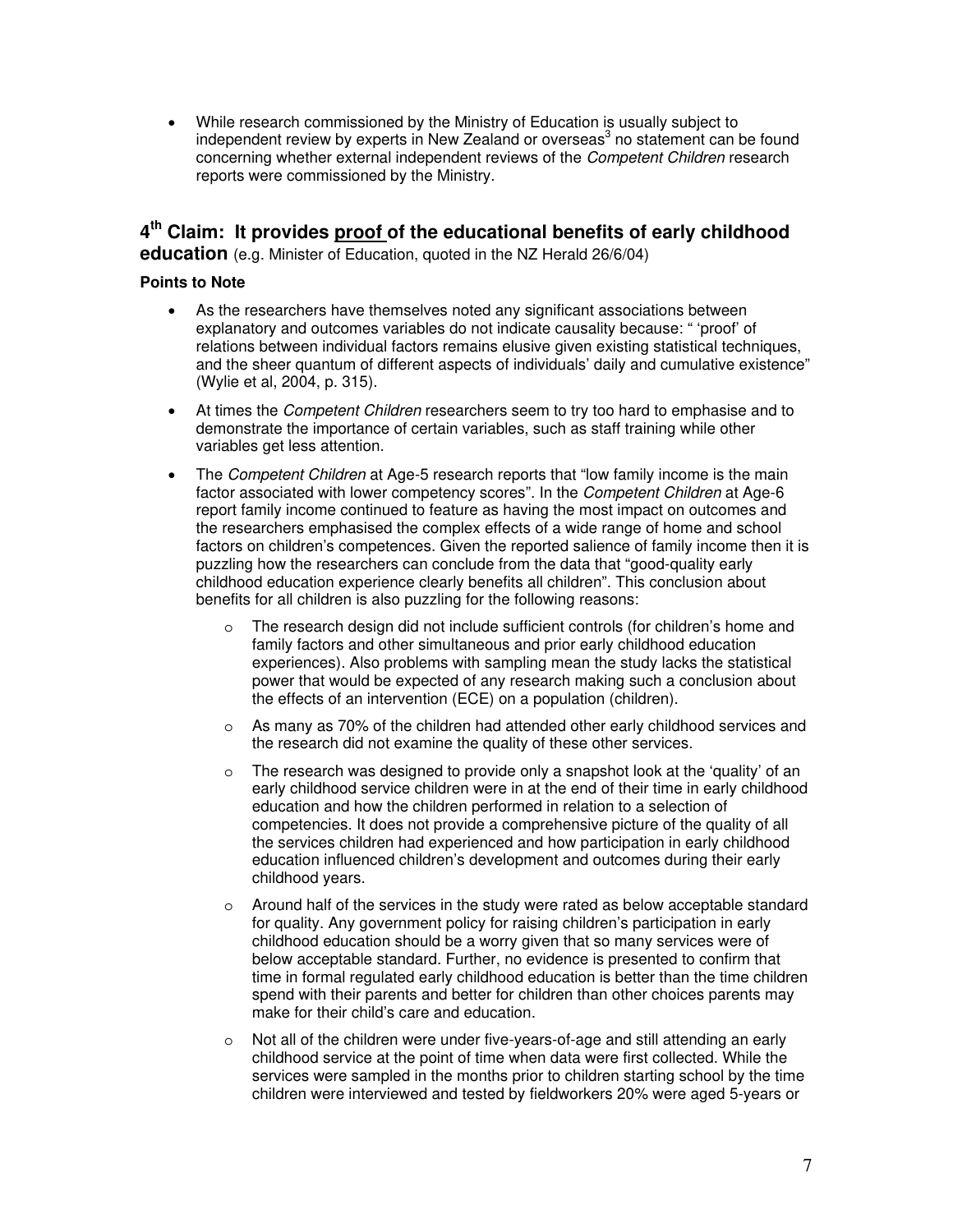older. When children's early childhood teachers were interviewed 16% of children were aged 5-years and 4% over 5-years-of-age.

- Correlations appear to have been selectively highlighted in an effort to promote the educational benefits of regulated early childhood education, especially for children's achievement in mathematics and literacy. A closer look at the findings in the latest Age-12 report on children's literacy competencies shows that only 4 out of the 21 early childhood service 'quality' scale rating items were statistically associated with the PAT Reading Comprehension. The quality rating scale items were not statistically associated with other literacy related measures of writing, reading age, or the Burt Word reading test. Three out of the 21 'quality' scale items were statistically associated with children's mathematics scores at age-12, however the researchers also note that it was likely that the socio-economic mix of the children in any one service mattered more than the quality of the service. Furthermore, middle-class families on the whole tended to use services that rated higher in quality on the quality scale items and they also had children with higher average scores for cognitive competencies.
- A control group, which is usual in research when evidence is sought on the effects of an intervention such as participation in early childhood education, was not able to be built into the study. However, more sophisticated statistical analyses such as multiple regression, could tease out the relative strength of predictor variables much more effectively than the procedures reported in the *Competent Children* reports.
- Greater care needed to be taken in the research when selecting and putting in home environment factors into the analysis. Greater care also needed to be taken in controlling for non-random effects for parent selection of early childhood service and other possible non-random effects. Without such care the possibility of positive effects increases, but as non-random effects are controlled for, more negative effects usually emerge and confidence in the reliability of the research findings is therefore strengthened.
- Analyses of the joint influences of home and early childhood education service would have helped to strengthen any claims about the effects of early childhood education. Although questions about these were included in the parent interviews no observations were carried out in the home context and no data on children's competencies in the home context was included.
- There are many questions surrounding the relativity and the reliability of the data. For example teacher reports of children's 'be-ing' competencies were relied upon but there are three major problems with this:
	- $\circ$  Children's performances can be affected by and may be particular to the context and situation in which they are in. The competencies and the competency levels children displayed at their early childhood service and school will not necessarily be the same as those they displayed at home, with their family and in other settings and contexts.
	- o Children's teachers changed at each stage of the research and given the timing of the study in some cases the teacher-child relationship may be comparatively recent.
	- $\circ$  Teacher reports can not be assumed to be neutral or objective. They may be more reflective of the current relationship between the child and the teacher, the teacher's assumptions about the child, the teacher's relationship with the parents and the teacher's own biases regarding a child's ethnicity, gender, class, family structure, physical appearance and special needs.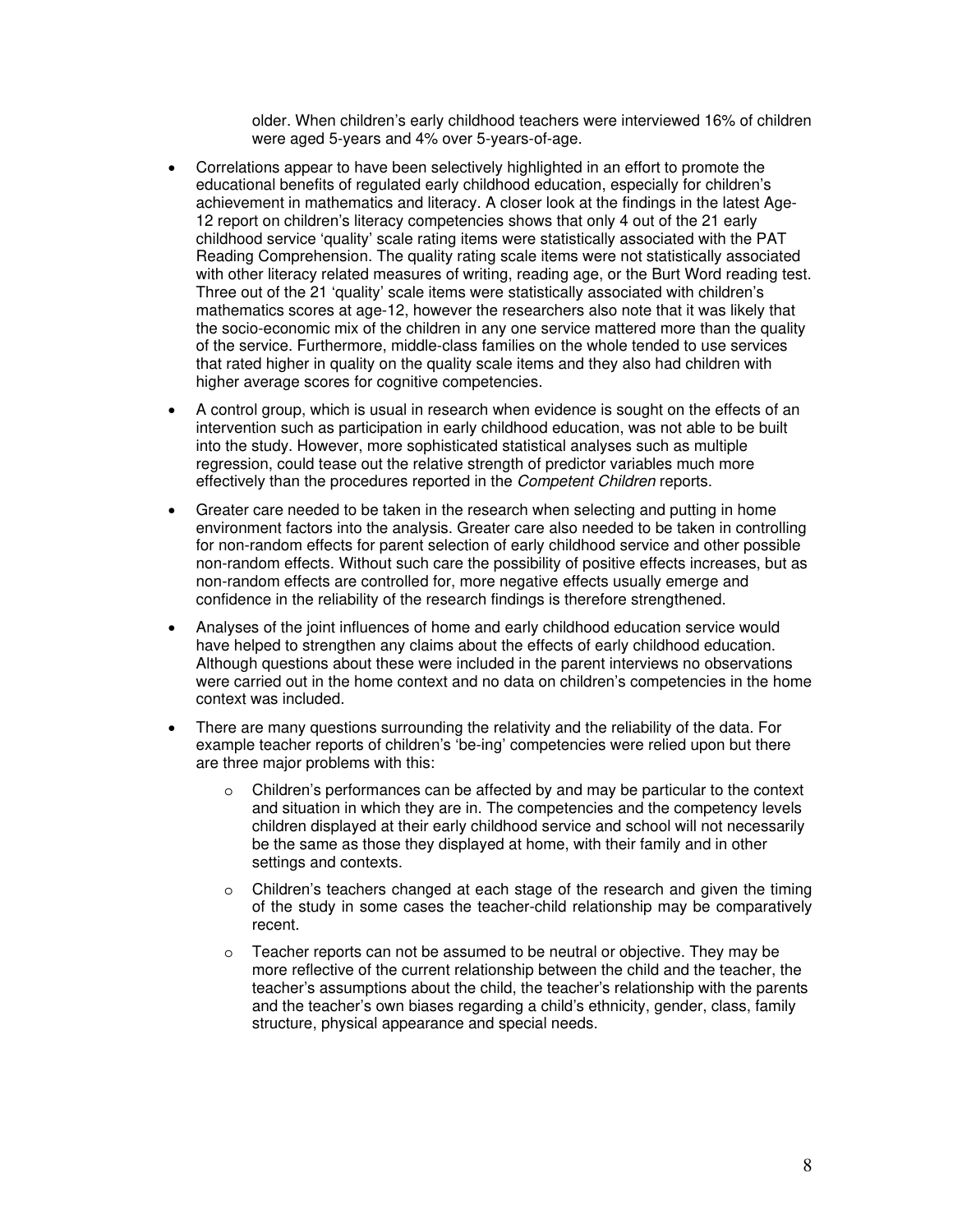# **5 th Claim: It is a flagship study of early childhood education in New**

**Zealand** (e.g. Minister of Education, 9/8/04 media statement)

#### **Points to Note**

- The sample did not include Nga Kohanga Reo and only 3 Pacific Islands language centres participated. No claims can therefore be made about quality and the effects of participation in early childhood education on children in Maori and Pacific centres.
- The main contribution of the study appears to be that it was a longitudinal one, following a group of children from around 5-years-of-age and documenting a selection of competencies/outcomes and experiences over-time. The research does not appear to have added to what we already knew about the effects of early childhood education, and how the quality of the home and early childhood service environments jointly and separately impact on children's outcomes. The study focused on a narrow set of outcomes defined as competencies, and did not cover other important outcomes such as effects on children's health, attachment and social relationships, metacognitive thinking, artistic and musical development and so on.
- The early childhood services measured for quality may not have been those that most influenced children's outcomes. As many as 70% percent of the children had attended or were attending another service, and others spent even greater amounts at home with their families than in a regulated early childhood service. Commonly the number of hours spent in a service for a Playcentre child before starting school was 8.9 hours a week, for a Kindergarten child 14.7 hours and for Childcare 31.9 hours a week at the time of the study.
- The research did not examine the whole of, or the range of quality of, children's early childhood education experiences. It would have been a more comprehensive study of early childhood education if children were sampled from the time they first entered early childhood education and followed through to the time they started school.

## **6 th Claim: The study relates to early childhood targeting and is of important strategic value** (Minister of Education, 26/10/01 media statement announcing the release of the *Competent Children* at 10 report<sup>[4](#page-12-3)</sup>)

- It is not clear what the Minister meant by the study relating to targeting. Given the characteristics of the research sample it is hard to see how the study could be of value for informing the government about appropriate targeting of funding and the provision of services.
- The sample was not representative of the Wellington population or of the New Zealand population in relation to ethnicity, income and other socio-economic differences measured such as computer ownership, and rural-urban differences. There was a high representation of children from high-income homes, who were Pakeha/European, whose mothers had a trade or tertiary qualification and who were in the paid workforce.
- The Age-5 report data suggests that certain types of families were least likely to pick an early childhood service which was of the quality that the researchers valued, namely: the lowest income families, sole-parent families, children whose mothers were employed fulltime and families of Asian children (Wylie et al. 1996, p. 117). However this finding reflects differences in viewpoints and does not lend support to or pinpoint needs for targeting.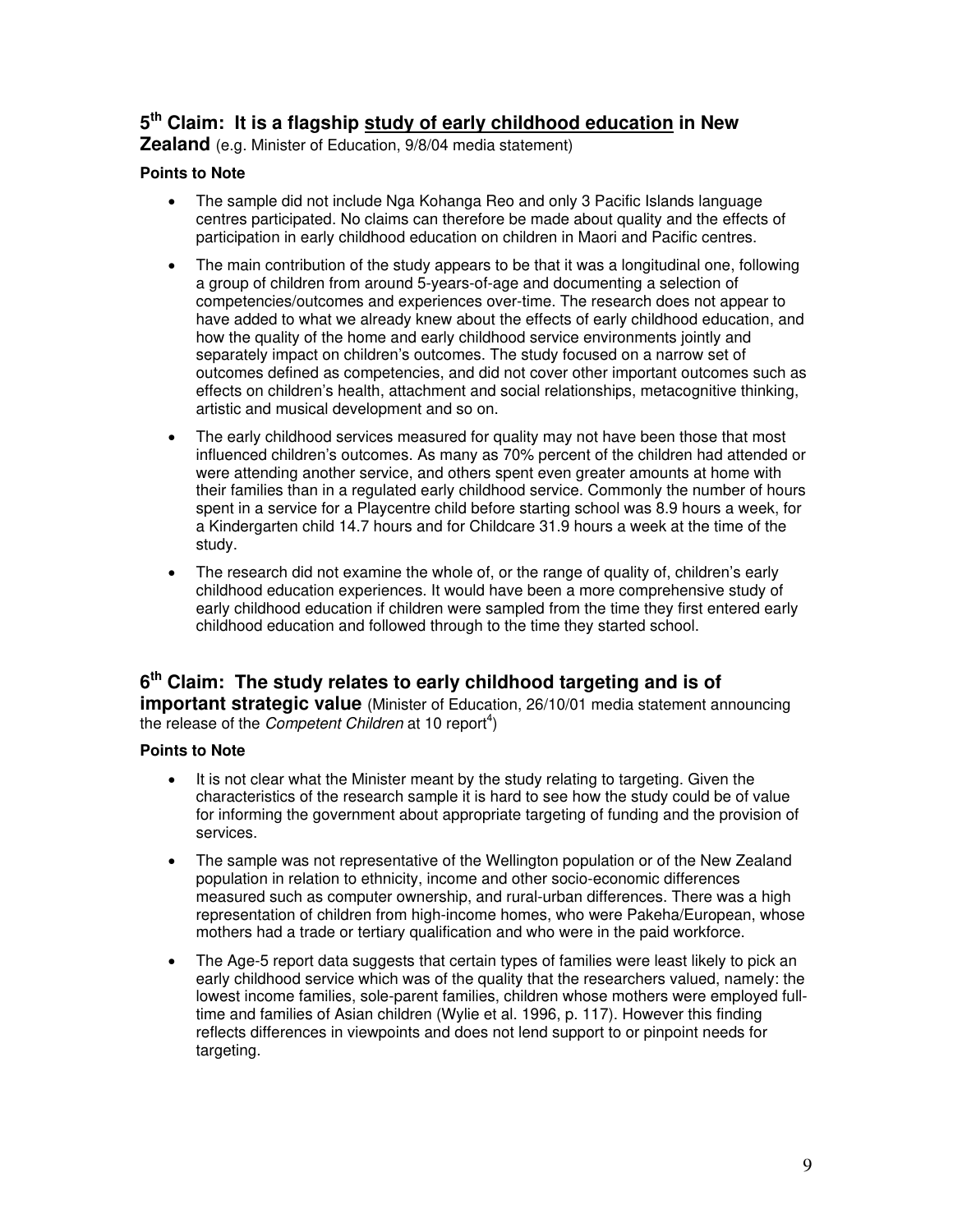## **7 th Claim: The study relates to early childhood resourcing and is of important strategic value** (e.g. Minister of Education, 26/10/01 media)

#### **Points to Note**

- Evidence relating to the cost-effectiveness of the allocation of resources for making the greatest difference to child outcomes is not provided by the research. A question which can not be answered on the basis of the evidence provided by the study is: where should spending go to make the greatest difference for children as a group or for diverse children?
- For example the evidence does not provide empirical support for raising the qualification level of teachers. As stated in the *Competent Children* at Age-5 Report (Wylie, 1996, p. 116) "Considerable confounding obviously occurs between ECS types, the children to staff ratio, and the highest training of any staff member when the data are included in the same modelling process". The researchers had to "push our exploration of the effects of ECE training on ECS quality to the limits of our sample by focusing only on playcentres, which had sufficient cell sizes of different children to staff ratios". The researchers found indicative associations between the length of training and their ratings of playcentre quality on only two subscales. Note that:
	- o Comparing a structural/policy variable of quality (i.e. staff training) with the research ratings of observed service quality does not in itself say anything about how the length and type of staff training impacts on outcomes for children.
	- $\circ$  In the case of playcentres staff are usually not employed but are children's parents and this further confounding factor does not appear to have been included in the analyses.
	- $\circ$  Some findings seem to be at odds with government policy on teacher registration and raising qualification levels. For example, children at Age-12 who had attended a playcentre or family day-care service just prior to starting school were better at mathematics than kindergarten children with trained teachers by about 13% points. Playcentres are parent-led services and family day-care adults tend to have a lower level of qualification or no qualification at all compared with kindergarten and childcare centre staff.

#### **8 th Claim: It confirms the Government's intention to "beef up" children's participation in quality early childhood education** (e.g. Minister of Education, 26/10/01 media statement)

The Minister has signalled intention to "beef up" children's participation in at least four ways:

- 1. By increasing the number of Maori and Pacific Nations children enrolled in early childhood services,
- 2. By working on ways to get children attending early childhood education from a younger age and for more hours,
- 3. By directing parental choice in service use, and
- 4. By increasing government influence on quality in services and determining for parents and families what quality in early childhood education is.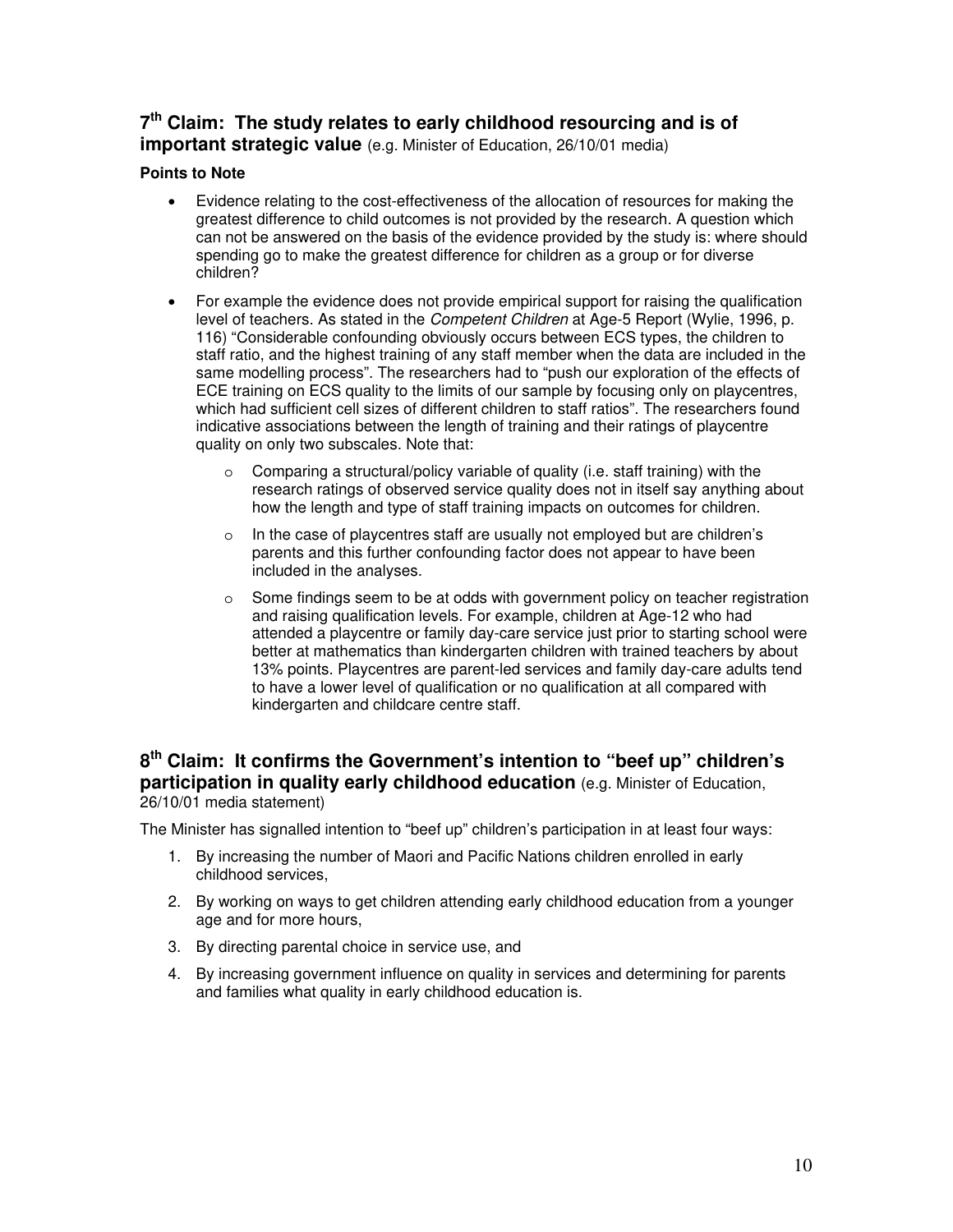#### **Point No. 1 – Maori and Pacific Nations children and services**

• Given the study sample of services and a lack of control group of children who did not attend early childhood education nothing can be claimed from the research about the benefits to Maori and Pacific Nations children of participating in early childhood education, especially in Nga Kohanga and any of the various Pacific Islands language early childhood centres.

#### **Point No. 2 – Time spent by children in regulated/formal early childhood education**

• In the *Competent Children* research children's early childhood education experiences are subsumed into general categories such as 'age of starting' and 'length of experience'. Within such ranges there can be children who began attending once a week for 2½ hours from birth and attended up to 7½ hours by the time they were old enough to start school (as is a typical pattern in the playcentre service), and children with similar starting dates who spent many more hours overall within an early childhood service or services. The services rated as highest quality in the first report were both sessional services, which does not prove or suggest anything about the value of intensive experience. The evidence provided by *Competent Children* is not strong enough to conclude that earlier participation and an increase in the hours children spend in early childhood education will benefit all children. Smith et al (2000) in the Ministry of Education Strategic Literature Review has noted that

The early childhood research literature is somewhat difficult to generalise from about the extent of care which can influence child outcomes, but a few studies address this issue … A major issue which has not been satisfactorily resolved, is what is the optimal intensity of participation (in terms of hours and variety of services offered) for children of different ages and from varying types of families, and is there any deleterious effect of participation in several programmes. (pp. 20-23)

#### **Point No. 3 – Directing parental choice**

- The *Competent Children* research is explicit about parental choice: "*c*hildren's access to good-quality ECSs should not be made dependent on parental choice" (Wylie et al, 1996 p.118). However the evidence for this conclusion is weak because as the researchers state "it may be that our measure of parental perceptions is too loose" (p. 117).
- The evidence presented in the *Competent Children* research does not lend sufficient support to government intentions to provide 20 hours a week free childcare in community-owned centres for all 3 to 5 year-olds with registered and qualified teachers. it is not clear from the findings that the provision of 'free' childcare in community-owned centres would necessarily ensure children experienced better quality early childhood education since:
	- $\circ$  Services within any one type differed in their ratings of quality on items in the subscales; thus not all childcare centres for example were uniform in quality.
	- o The type of service is not consistently shown in the research over-time to be important enough in relation to effects on children to indicate that there is a role for government to play in influencing parental choices of either the type of service or the ownership basis of the service. For example at Age-8 the type of service predicted only 3% of the variance on children's PAT reading and mathematics scores.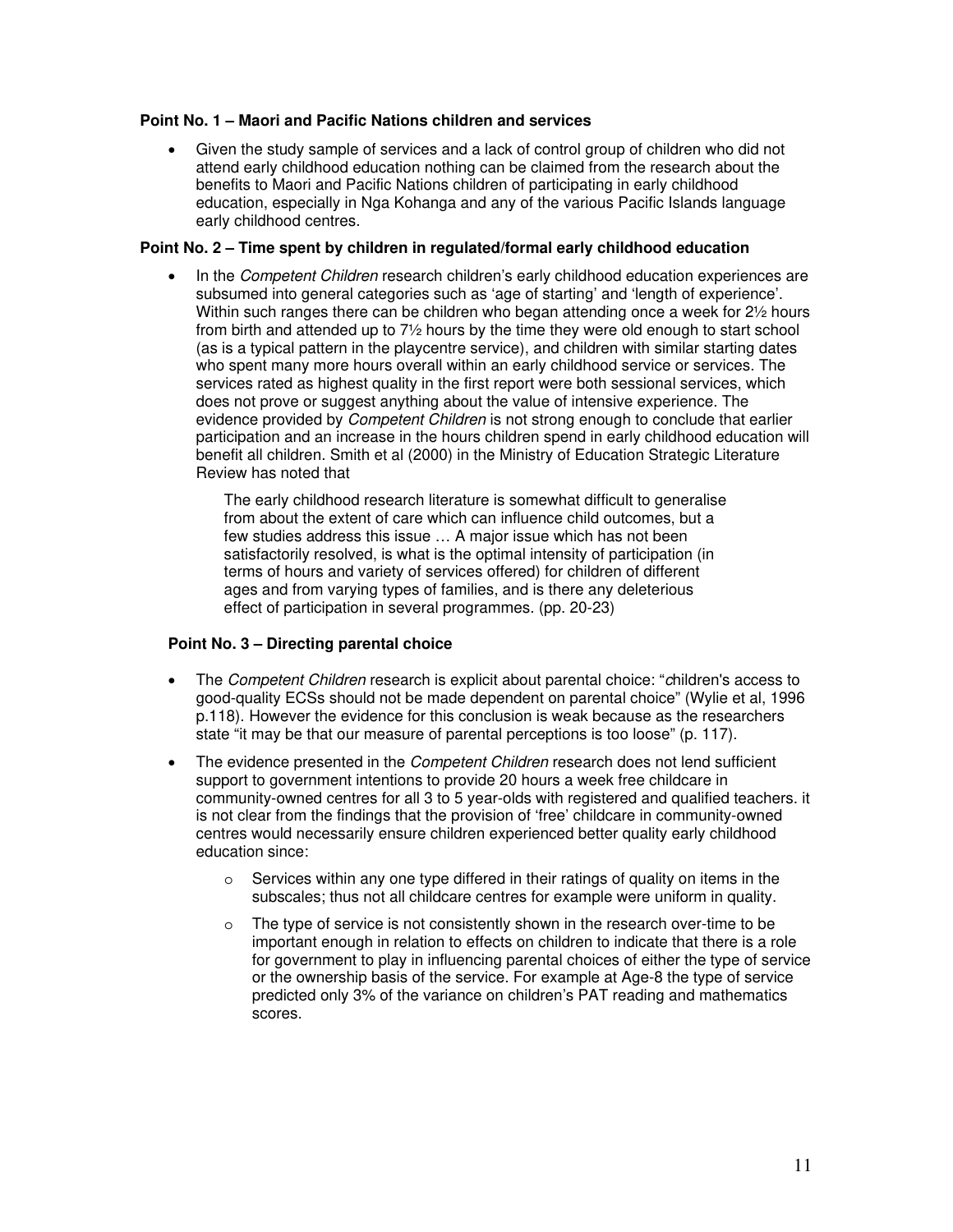#### **Point No. 4 – Increasing Government influence on service quality**

• The *Competent Children* researchers advocate that parents should be provided with a "sounder basis for their choice of early childhood service" and "a better understanding of what constitutes quality in early childhood education" (Wylie et al., 1996, p. 142). The *Competent Children* findings on the importance of some 'quality' factors are consistent with other policy research. However a growing body of literature from the early 1990s has been highly critical of the traditional approach to quality, as taken in *Competent Children.*  The critical and philosophical literature has pointed to quality as a problem rather than as a given and that the views of different stakeholders should be recognised, respected and supported (see for example Dahlberg, Moss & Pence, 1999). Farquhar (2005) has argued that quality is not only about what is important from a policy perspective; it is also essentially about what is important for children, parents and families. She proposes that quality can be developed through partnerships between parents and service providers and staff.

## **Concluding Comment**

This review shows that *Competent Children* has a number of limitations including sampling, methodology and data analysis. Assumptions about what defines quality in early childhood education, its measurement and children's competencies need to be questioned.

Is it fair to be raising issues here about the *Competent Children researc*h? However many years a study is carried out and however well-funded it is impossible for any study to provide a full answer or to be completely free of limitations. This review suggests that the *Competent Children* findings have been over-generalised beyond that warranted by the data. Therefore the use of the research to legitimate public policy and spending should be questioned.

Undertaking the review has provided a lesson in why publicly funded and politically important research should not be exempted from close scrutiny and critical review. We were surprised to find that claims made about the research did not stand up well to a reading and examination of the project reports. We hope that this review serves as a warning to other researchers and to all users of research to view the use of research for political purposes without an understanding of the data as a problem. We must become more critical consumers of research.

There is a need for more critical review of the analyses and the statistical aspects of the research. Closer examination of theoretical as well as political issues is needed. We hope other researchers will further examine the research.

## **References**

- Cullen, J. (2003). Guest Editorial. The growth of an early childhood research culture. Implications for future directions in early childhood research. *New Zealand Research in Early Childhood Education, 6*, 1 - 12.
- Brewerton, M. (2004). *Influences of Maternal Employment and Early Childhood Education on Young Children's Cognitive and Behavioural Outcomes*. Wellington: Ministry of Women's Affairs.
- Dahlberg, G., Moss, P. & Pence A. (1999). *Beyond Quality in Early Childhood Education and Care: Postmodern Perspectives*. London: Falmer Press.
- Dye, S. (2004). Pre-schooling shoots pupils to top of class. Academic gap widens as kids grow: survey. *The New Zealand Herald*, 26-27 June, p.1.
- Farquhar, S.E. (2005). *How to Pick Remarkable Quality Childcare and Education*. Porirua: Childforum Research.